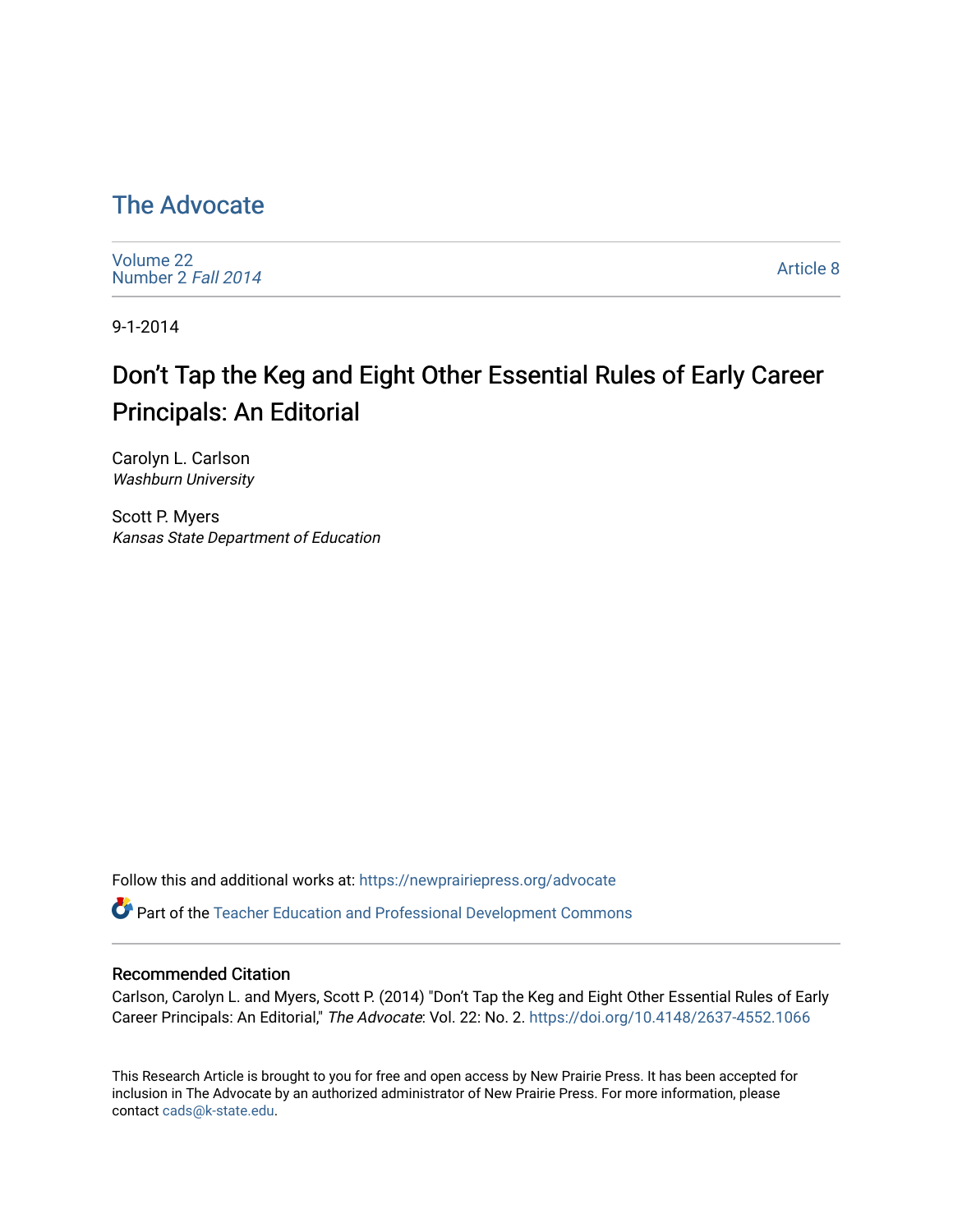#### Don't Tap the Keg and Eight Other Essential Rules of Early Career Principals: An **Editorial**

#### Abstract

Principals that are early in their careers have unique challenges to face in order to become successful in their administrative positions. Early career principals, future principals, and those who educate future principals in education administration programs at colleges and universities should be aware of these potential obstacles. This list of nine "essential rules" seeks to challenge new and future principals, as well as those who educate them, to consider some of the unique challenges faced as well as offer insight to effectively overcome them.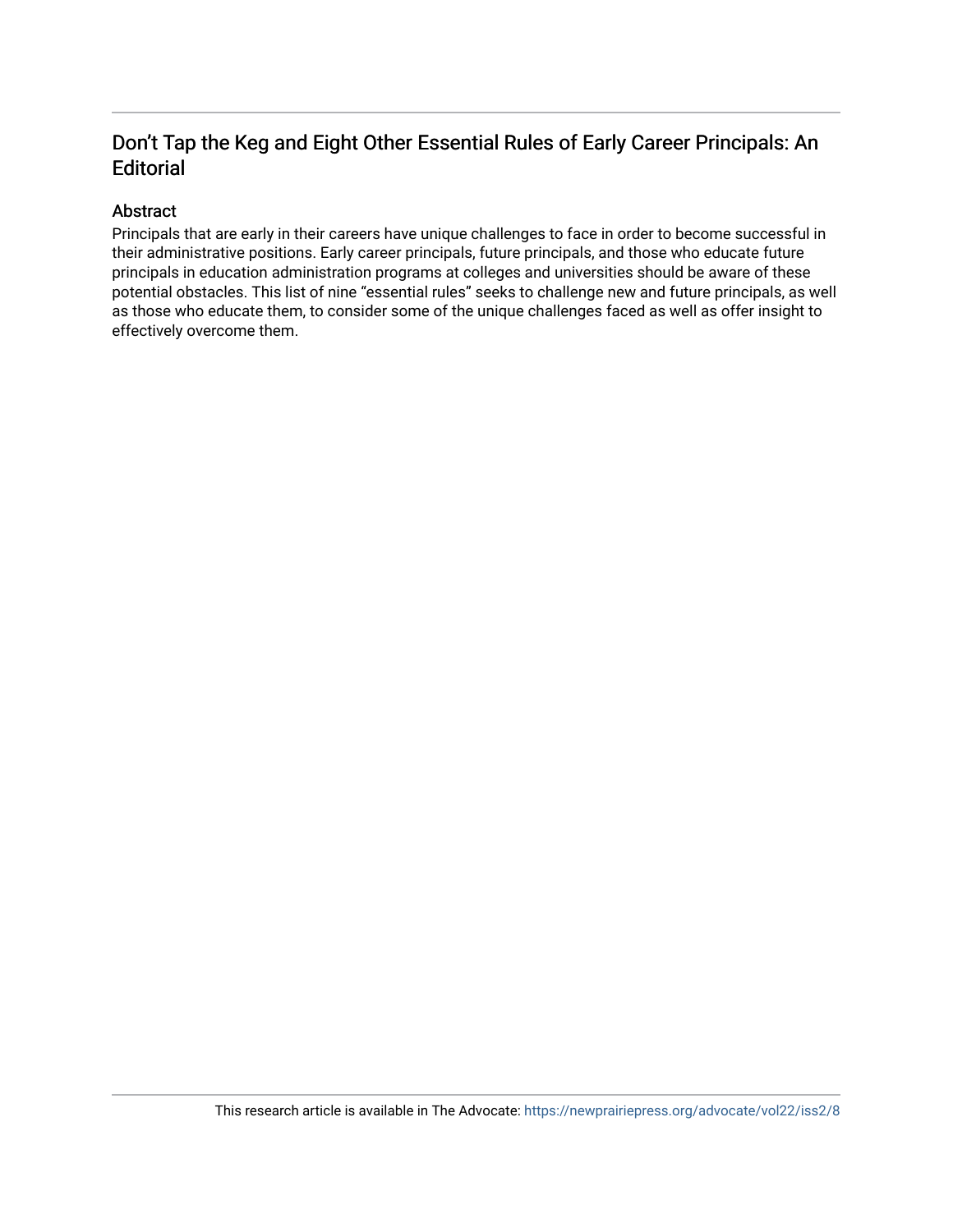## **Don't Tap the Keg and Eight Other Essential Rules of Early Career Principals**

# **An Editorial**

**Carolyn L. Carlson Washburn University Scott P. Myers Kansas State Department of Education**

## **Abstract**

Principals that are early in their careers have unique challenges to face in order to become successful in their administrative positions. Early career principals, future principals, and those who educate future principals in education administration programs at colleges and universities should be aware of these potential obstacles. This list of nine "essential rules" seeks to challenge new and future principals, as well as those who educate them, to consider some of the unique challenges faced as well as offer insight to effectively overcome them.

### **Introduction**

Principals that are successful in their careers have a strong set of beliefs, a vision for the school that they lead, and effective reflective practices to ensure that their actions are supporting both their vision for the school and their own beliefs. Principals that are early in their career have unique challenges to face in order to become successful in their administrative positions. These early career principals, future principals, and those who educate future principals at colleges and universities should be aware of these potential obstacles. By considering these challenges, they may be more prepared to effectively overcome them.

1. Don't Tap the Keg; Don't Drain the Keg. Establishing respectful collegial relationships is essential for a successful principal. This is imperative as it establishes the primary function of school being focused on the students and their achievement. This only occurs through ongoing dialogue. However, the shear frequency of communication, while beneficial to the culture, can tip to the negative and actually be counterproductive. A great deal of the first year or two of serving as a principal is dedicated to establishing positive relationships with the staff. The key is to know the proper balance with these relationships. In order to deepen the relationship with the staff, it is necessary to spend time away from the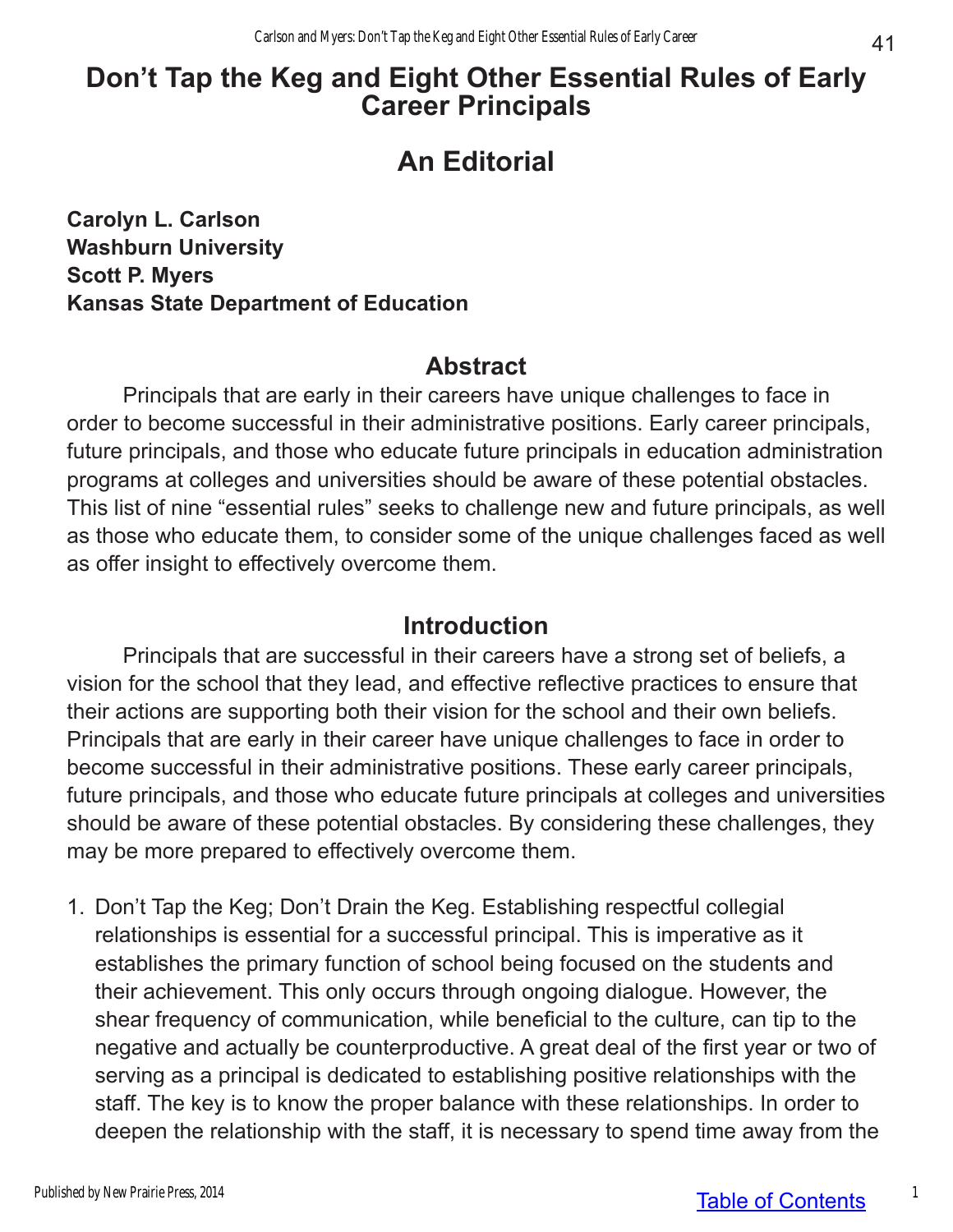schoolhouse with the staff members. But, it is counterproductive if too much time is spent. For instance, it is essential for the principal to attend social gatherings; however, it is unwise for the principal to be the first one to arrive and the last one to leave as it is possible for the principal to end up being too familiar with the staff, making it difficult to remain objective while assessing the needs of the school.

- 2. Embrace the Silence. The principal who is doing an effective job will make decisions that are not popular with some of the staff. When this occurs, it is common for the principal to feel the fallout from those decisions. Staff members will congregate, allowing them the opportunity to air their issues with the latest decisions made. Eventually, there will come a time when the principal, in her normal rounds, will come upon this gathering. When this occurs, it is human nature for the staff members to stop talking and for silence to take the place of the conversation. The fact that this halt in talking occurs simply means the principal is doing her job. As the shepherd of the building, the principal must make decisions, and sometimes those decisions are not popular. As long as the principal is making the decisions from a place of personal belief and principle based on student achievement, the principal can feel assured that this is perfectly normal and will occur.
- 3. Provide Truthful Feedback. In order for any organization to move forward in meeting its goals, the leader must be willing to engage in difficult conversations. Toward that end, while doing his job visiting classrooms and assessing the effectiveness of the teachers, it will occur that the principal will see some action, strategy, or technique being utilized that can be improved. It is incumbent upon the principal to remember the focus of the building (student achievement) and to provide honest and truthful feedback to the teacher about what was observed. This is not always easy. A principal early in his career may lose sight of this fact, getting too caught up in the relationship with his teachers and not focusing on the importance of the mission. If unchecked, the principal might ignore the areas of weakness, creating a missed opportunity for growth for the teacher.
- 4. Student Needs Trump Teacher Needs. All too often decisions made in the school are finalized with the concerns of the teachers in mind more than those of the students. This stems from the desire to meet the needs of the professional staff to make the running of the school an easier task. While this understandable, it runs counter to the goal of providing the students with the best educational opportunities that can be had. If it is possible to meet the needs of all parties in the building with every decision, that is optimal, but that doesn't occur very often as the needs of the adults and the students are sometimes at cross purposes. Faced with this difficult situation, it is important for the principal to remember that his primary duty https://newprairiepress.org/advocate/vol22/iss2/8 DOI: 10.4148/2637-4552.1066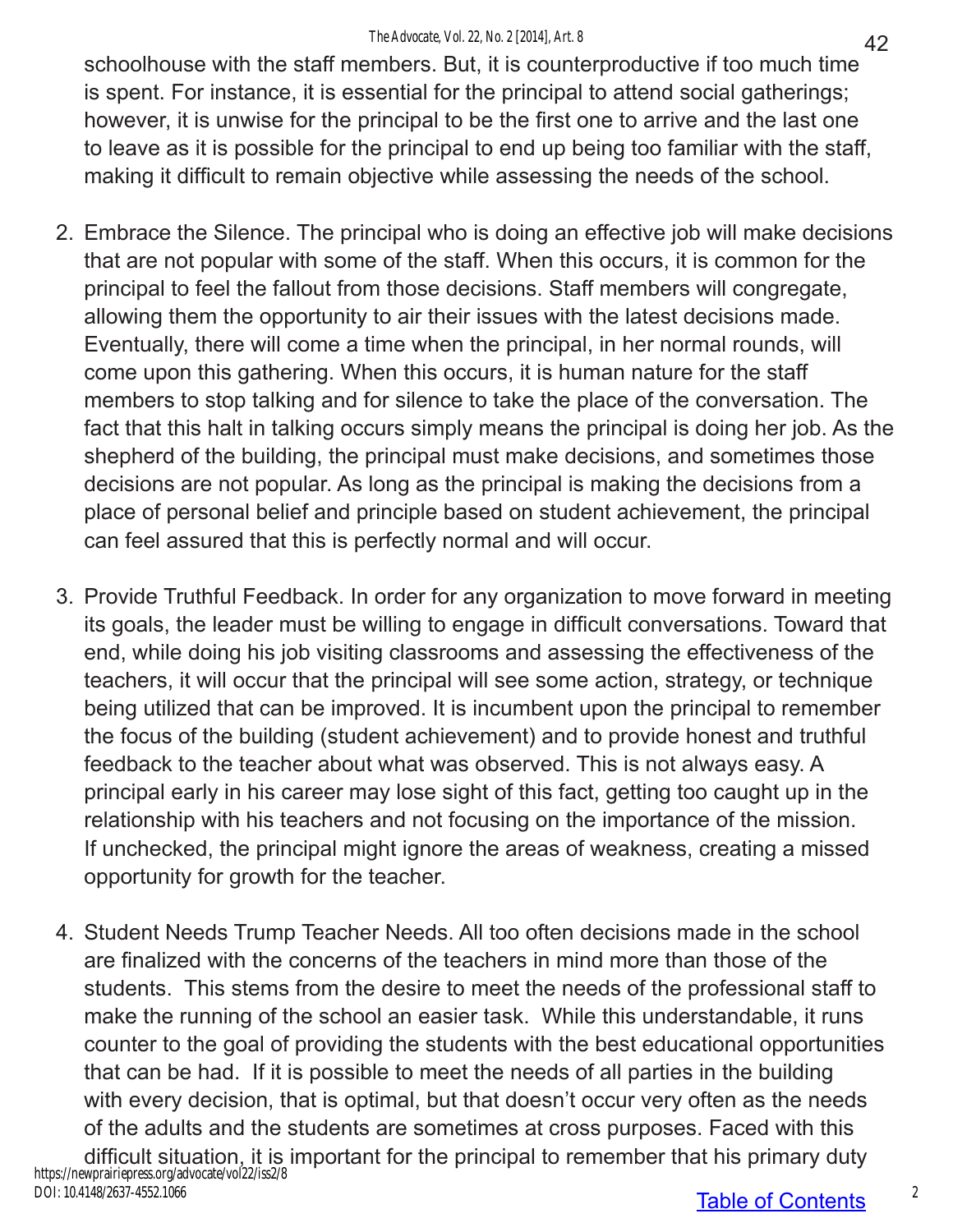is to foster and maintain a fervor toward serving the clientele of the building: the students. With this thought in mind, the principal will face decisions that make the adults in the building unhappy. This can be seen in day-to-day decisions and in more long-term programmatic decisions. Although this can be unpleasant for the principal, a true leader does not shy away from taking the correct action. In the end, it is the principal's job to see to the best interests of the students, even if that means that the teachers are displeased about how a given situation is resolved.

- 5. Shed the Teacher Skin. For the most part, principals have one thing in common: they were teachers. While this is a necessary preparatory step to take to fully understand how the classroom functions, when a teacher decides to make the leap to the principalship, it is necessary for a transition in outlook to occur. An early career principal will face administrative issues she did not face as a teacher, and even though she may have had an extremely successful career as a teacher and completed a highly regarded preparatory program, this is the first time she has faced the issue from the global perspective of the principal. When an issue arises, the principal approaches the situation by pulling on past experiences to find the correct response. However, if the sum total of those experiences has been in the classroom, she is viewing that situation through the filter of being a teacher. When this occurs, it is logical for the administrator to respond in a manner that is not as global as necessary. While this response may seem appropriate from a teacher's perspective, all too often, it is not the correct response from a principal's perspective. The sooner the principal makes the shift from thinking like a teacher to thinking like a principal, the more successful the school and its students will be.
- 6. Tear Down the Caste System. Unfortunately, the classification system of schools lends itself to a caste system created amongst the employees. This is counterproductive to achieving the mission of the school. The primary function of the principal is to ensure that the students are given all of the educational opportunities they deserve. This is more easily achieved through the involvement of the greater educational community in those efforts. All too often, potentially key or pivotal people are excluded from this process merely due to their job title. For instance, the primary duties of classified staff members, although imperative, do not include classroom instruction or efforts toward student achievement. However, a principal who wants to positively impact the school culture creates opportunities to involve all parties within the building in academic activities such as classroom projects or school events. This effort bears fruit in that the entire educational community is now focused on the true purpose of school. Once this occurs, the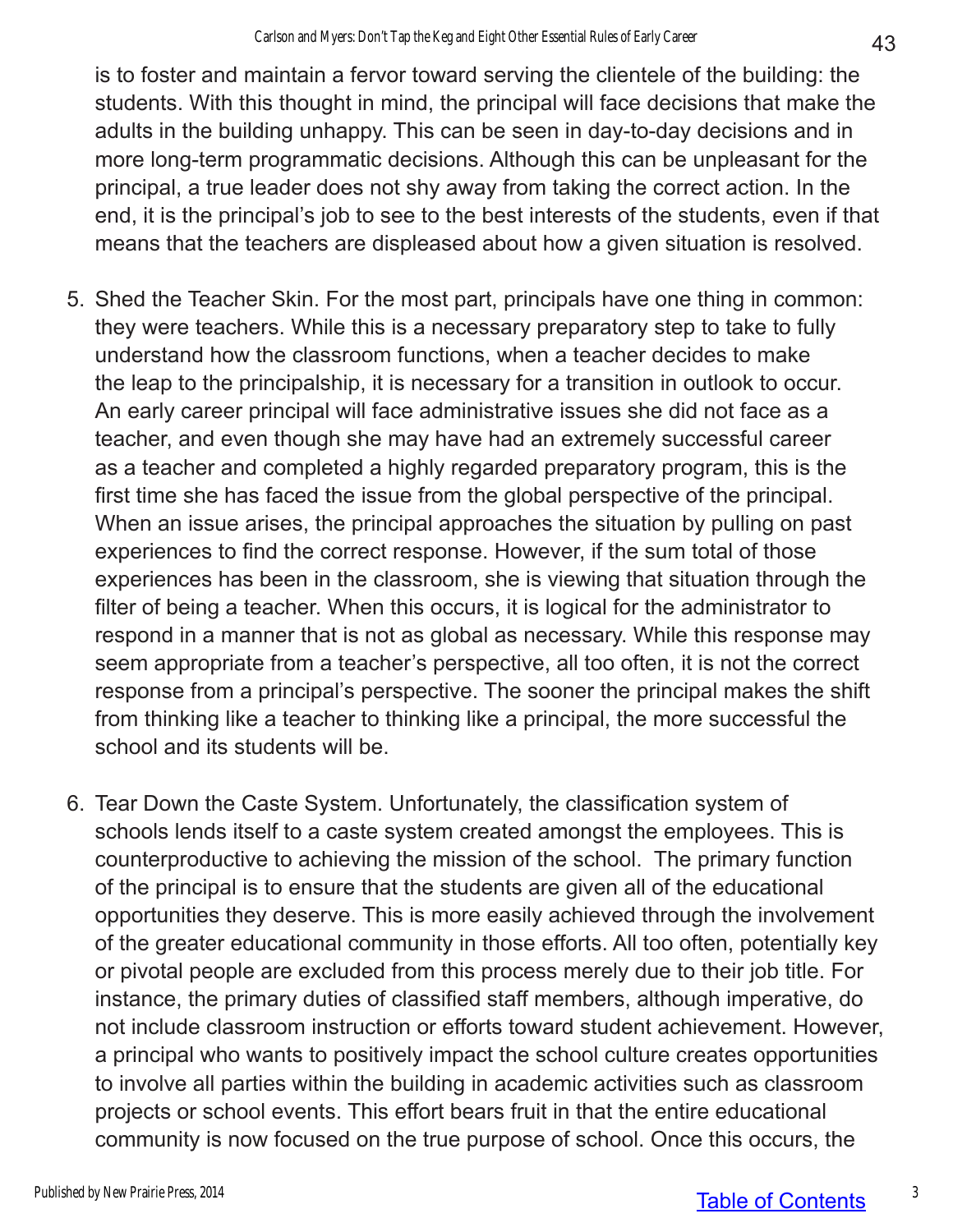detrimental caste system is exposed and dealt with appropriately.

- 7. Rage Against the Assessment Machine. The whole child is important. In efforts to meet the demands of today's high-stakes assessments, it is essential that the principal keeps in mind the needs of the whole child rather than focusing on the successful completion of a given high stakes test. While these tests are important, they are not so important that the emotional, social and cognitive development of our students is neglected. In the modern day schoolhouse, one of the primary responsibilities of the principal is to ensure that the teachers are fully preparing the students to shine on the assessments. In fact, schools are now being acknowledged as being "successful" or "unsuccessful" based wholly on how well the students do on these tests. Given this scenario, it is essential that the principal understands that the students are also children, not just test-taking automatons. It matters that the students are exposed to the arts, to concepts of physical fitness, to social skills and teamwork and even to the "untested" subjects that compose a well-rounded individual. The principal sets the tone for the building, so if she maintains and communicates to her staff about the importance of serving the whole child, then the staff will follow suit. If, however, the principal becomes myopic about the purpose of school being to prepare the students to do well on a set of assessments, then the staff will follow that belief. If that occurs, a whole generation of students will be underserved and misserved.
- 8. A Posse Has More Bullets. The days of the lone gunman walking the streets of Dodge City to face down the bad guys are long gone. Today, the principal has at his disposal the talents and wherewithal of the professional educators who desire a true voice in the development of the educational experience of the students in the building. Now many heads and minds are able to come together to help fashion and implement the strategies, techniques and initiatives that have proven to be beneficial to the students as they matriculate through the system. In order for this to occur, the principal needs to be extremely cognizant of the importance of tapping the resources all around him. This can seem a bit daunting if the principal is fearful that involving others will lead to a certain amount of chaos thus causing upheaval and dysfunction to run rampant. However, once the principal overcomes this fear and involves others in meaningful functions of the school, he will learn that this giving away of the power is actually a means to gaining power with the staff members as they will appreciate the opportunity to feel a true sense of efficacy in their professional lives. Once this occurs, the stage has been set for the school to benefit from the eclectic talents of the staff members. In the end, the school will be much more capable of predicting and then meeting the needs of the students.
- 9. Put Out the Fires and Avoid the Icebergs. It is a simple fact that the responsibilities, https://newprairiepress.org/advocate/vol22/iss2/8 DOI: 10.4148/2637-4552.1066